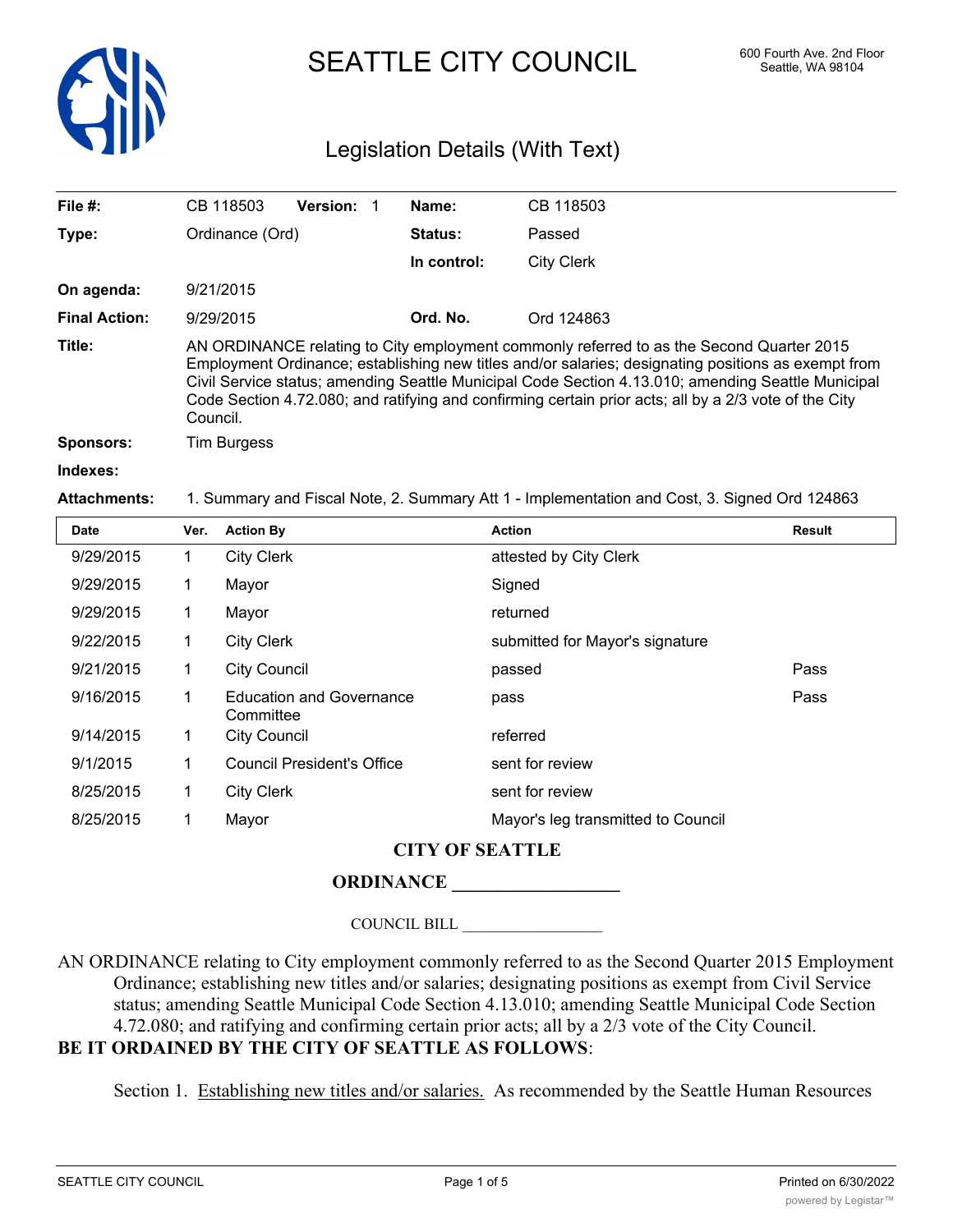#### **File #:** CB 118503, **Version:** 1

Director, the following titles and/or salary rates are established as shown, effective as of the dates shown and with pay authorized back to the effective dates:

| Department:            | Department of Planning & Development                            |
|------------------------|-----------------------------------------------------------------|
| New Title:             | Electrical Inspector, Senior/Electrical Plans Examiner (Expert) |
| New Salary Range:      | $$37.58 - $39.06 - $40.57 - $42.19 - $43.84$                    |
| Report:                | $\#15 - 14662$                                                  |
| <b>Effective Date:</b> | Effective date of this ordinance                                |

Section 2. Designating Ten Positions as Exempt from Civil Service Status. As recommended by the Seattle Human Resources Director in the Classification Determination Report specified, the following positions are designated as exempt from Civil Service as noted below, pursuant to Seattle Municipal Code subsection 4.13.010.1:

- 1 filled position (00018723) in the Seattle Public Utilities Department; Equal Employment Coordinator designated to Strategic Advisor 1, Exempt (Report #15-14413).
- 1 vacant position (00023150) in the Seattle Public Utilities Department; Personnel Specialist, Senior designated to Strategic Advisor 1, Exempt (Report #15-14473).
- 1 vacant position (00022608) in the Seattle Public Utilities Department; Personnel Specialist, Senior designated to Strategic Advisor 1, Exempt (Report #15-14656).
- 1 filled position (00010236) in the Department of Parks & Recreation; Administrative Staff Assistant designated to Executive Assistant, Exempt (Report #15-14463).
- 1 vacant position (10004958) in the Department of Finance & Administrative Services; Strategic Advisor 2, General Government designated to Manager 3, Exempt (Report #15-14502).
- 1 vacant position (10005485) in the Department of Finance & Administrative Services; Administrative Staff Analyst designated to Strategic Advisor 2, Exempt (Report #15-14512).
- 1 filled position (00025610) in the Department of Finance & Administrative Services; IT Professional B designated to IT Professional A, Exempt (Report #15-14538).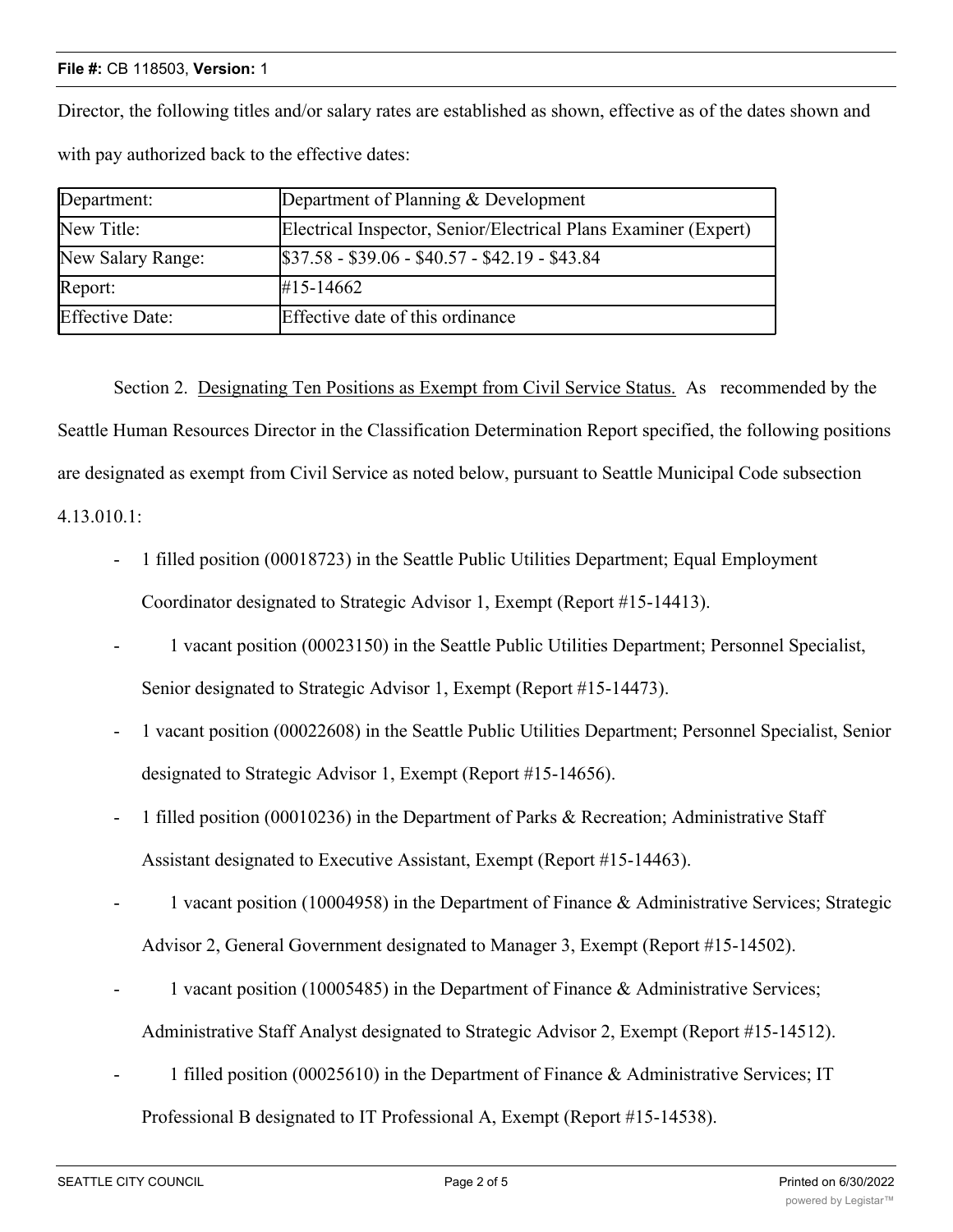- 1 vacant position (10005512) in the Seattle Office for Civil Rights; Strategic Advisor 2, General Government, designated to Executive 1 (Report #15-14524).
- 1 vacant position (00017044) in the Seattle Department of Transportation; Accountant, Senior designated to Executive 2 (Report #15-14581).
- 1 filled position (00026011) in the Seattle Office of Arts and Cultural Affairs; Strategic Advisor
	- 1, CS&PI, designated to Strategic Advisor 3, Exempt (Report #15-14601).

Section 3. Amending Seattle Municipal Code Section 4.13.010. Section 4.13.010 of the Seattle

Municipal Code, last amended by Ordinance 124663, is amended as follows:

## **4.13.010 Exemptions from the Civil Service and Public Safety Civil Service Systems**

\* \* \*

| Employment  |               | <b>Titles of Exempt</b>                                                       |  |
|-------------|---------------|-------------------------------------------------------------------------------|--|
| Unit        |               | <b>Positions</b>                                                              |  |
| * * *       |               |                                                                               |  |
| 16.         | Neighborhoods | ((Administrative Staff Assistant (PosNo. 10004293))) Exect                    |  |
| $\vert 17.$ |               | Parks and Recreati ((Administrative Staff Assistant (PosNo. 0010227))) Execut |  |
| * * *       |               |                                                                               |  |

Section 4. Amending Seattle Municipal Code Section 4.72.080. Section 4.72.080 of the Seattle Municipal Code, last amended by Ordinance 123361, is amended as follows:

## **4.72.080 Rules and regulations for reimbursement.**

The Director of Finance and Administrative Services is authorized to promulgate rules, policies, and procedures, consistent with this ((chapter)) Chapter 4.72. The rules, policies, and procedures promulgated by the Director of Finance and Administrative Services shall be made available from ((his/her)) the Director's office or from other identified locations.

A. Rates of reimbursement for meals and lodging shall be determined by the Director of Finance and Administrative Services and shall be identified in the rules, policies, and procedures promulgated by the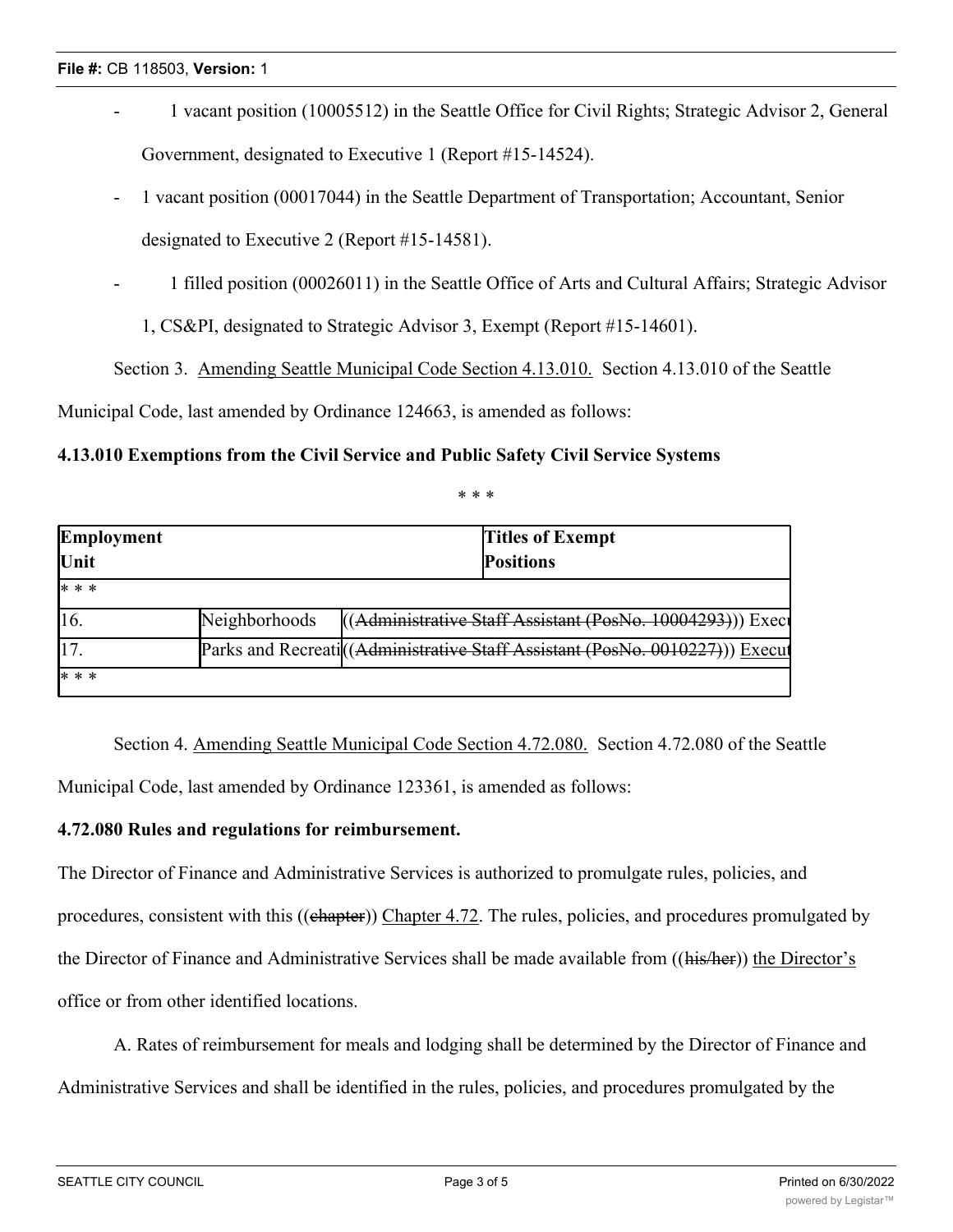#### **File #:** CB 118503, **Version:** 1

Director of Finance and Administrative Services. Rates of reimbursement for meals and lodging shall be based upon and not exceed the average cost for meals and lodging (single occupancy) reflected in a national comparative cost index, such as the Runzheimer Meal-Lodging Cost Index or the Federal Per Diem Index, for the city visited by the officer or employee requesting reimbursement.

B. When the State Legislature is in session, in lieu of reimbursement for meals and lodging in accordance with the rules, policies, and procedures established by the Director of Finance and Administrative Services, ((elaims approved for)) employees in the Office of Intergovernmental Relations occupying the positions of State Lobbyist or State Affairs Director, or successor positions comparable thereto, shall receive 1) reimbursement for reasonable rent expenses and mileage reimbursement for one roundtrip between Seattle and Olympia per week, 2) mileage reimbursement for daily roundtrips between Seattle and Olympia, or 3) reimbursement for expenses as approved by the Director of the Office of Intergovernmental Relations. No one employee's reimbursement expenses may exceed the total per diem established for the Washington State Legislature. ((an amount equal to the per diem established for the Washington State Legislature pursuant to RCW 44.04.080, as now or hereafter amended or succeeded.) No portion of such funds may be used for promotional hosting.

Section 5. Any act consistent with the authority of this ordinance taken after its passage and prior to its effective date is hereby ratified and confirmed.

Section 6. This ordinance shall take effect and be in force 30 days after its approval by the Mayor, but if not approved and returned by the Mayor within ten days after presentation, it shall take effect as provided by Seattle Municipal Code Section 1.04.020.

Passed by a two-thirds vote of all the members of the City Council the day of

\_\_\_\_\_\_\_\_\_\_\_\_\_\_\_\_\_\_\_\_\_\_\_\_, 2015, and signed by me in open session in authentication of its passage this